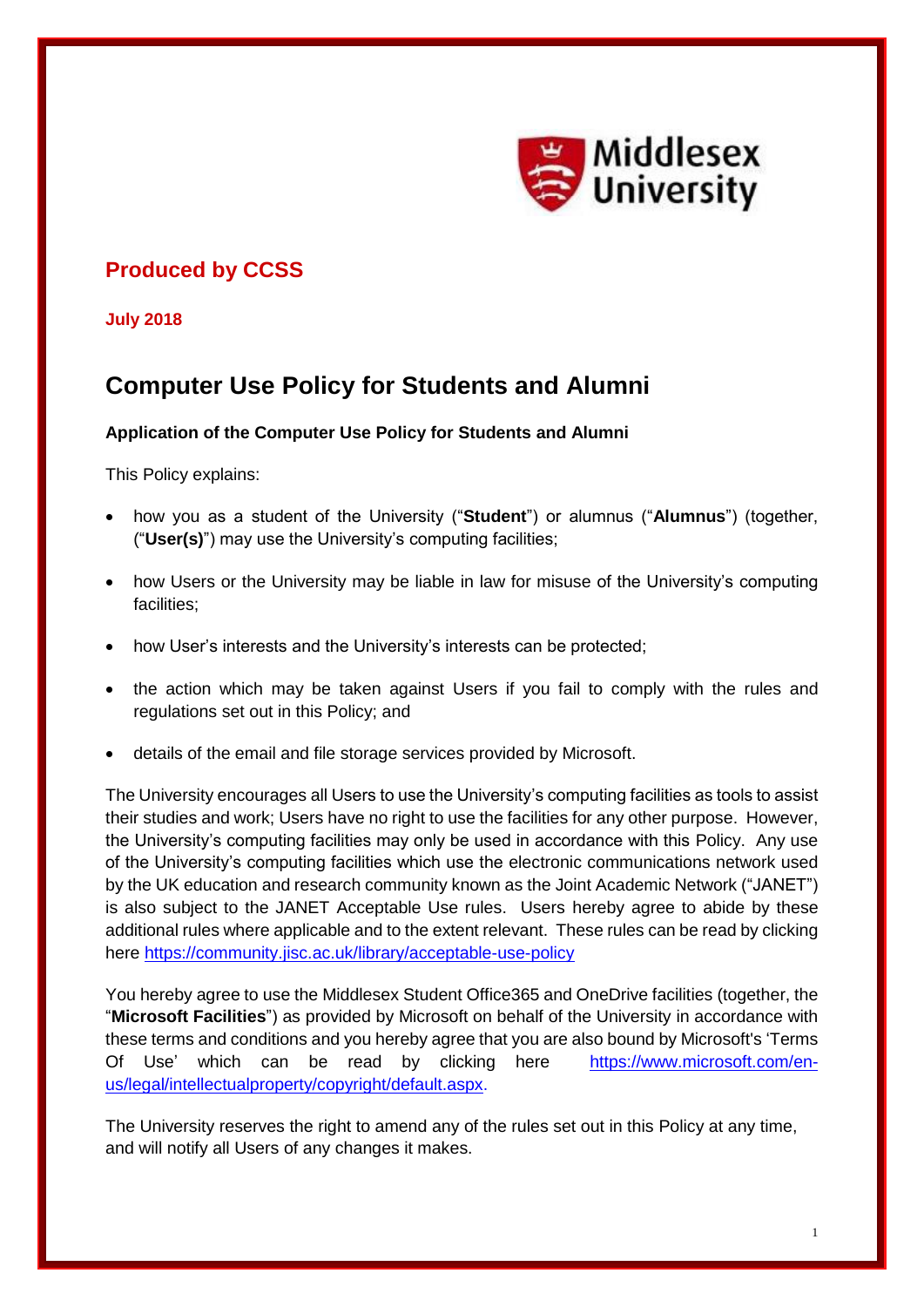This Policy applies to all computer users within the University (including persons who are not staff or students but who have been authorised in writing by University to use the University's computing facilities), whether they use computers based at the University's premises or access the systems provided by the University via the internet using University-owned or private computing equipment. Compliance with this Policy does not imply authorisation to use the University's computing facilities.

In accordance with the University's 'Regulations' (which can be read by clicking here https://www.mdx.ac.uk/about-us/policies/university-regulations), the University considers failure or refusal to comply with this Policy to be a serious disciplinary offence which may lead to disciplinary action including, without limitation, withdrawal of services and/or expulsion (with or without notice) in accordance with the following parts of the University Regulations:

- Sections F, G, H:
- The section entitled "Code of Conduct and Discipline"; and
- The section entitled "Students Complaints and Grievance Procedures",

#### (together, the "**Regulations**").

When using the University's computing facilities Users must conduct themselves at all times, in a lawful and appropriate manner so as not to discredit or harm the University or other Users and at all times in accordance with the contents of this Policy. Accordingly, this Policy is not a definitive statement of the purposes for which the University's computing facilities should or should not be used and the University reserves the right to apply this Policy in a purposive manner.

The University's computing facilities are provided to assist with day to day work or studies. Personal and recreational use is allowed; however, the University accepts no responsibility for personal data stored on devices or storage facilities. The University also reserves the right to place whatever limitations it deems appropriate on such usage in order to safeguard the function of its computing facilities and Users' compliance with any applicable laws and/or the contents of this Policy.

**Note**: By virtue of the fact that each Alumnus was previously a student of the University and was subject to the Regulations, each Alumnus (as a User) is bound to comply with all aspects of this Policy.

## **Basic Rules**

Only use the University's computing facilities for lawful activities. The University will not hesitate to contact the police if it discovers unlawful use of University computing facilities.

Do not engage in any activity or omit to do anything which could jeopardise the integrity or security of the University's computing facilities.

Keep your 'Network Identity', all your User 'Accounts' and associated passwords secure.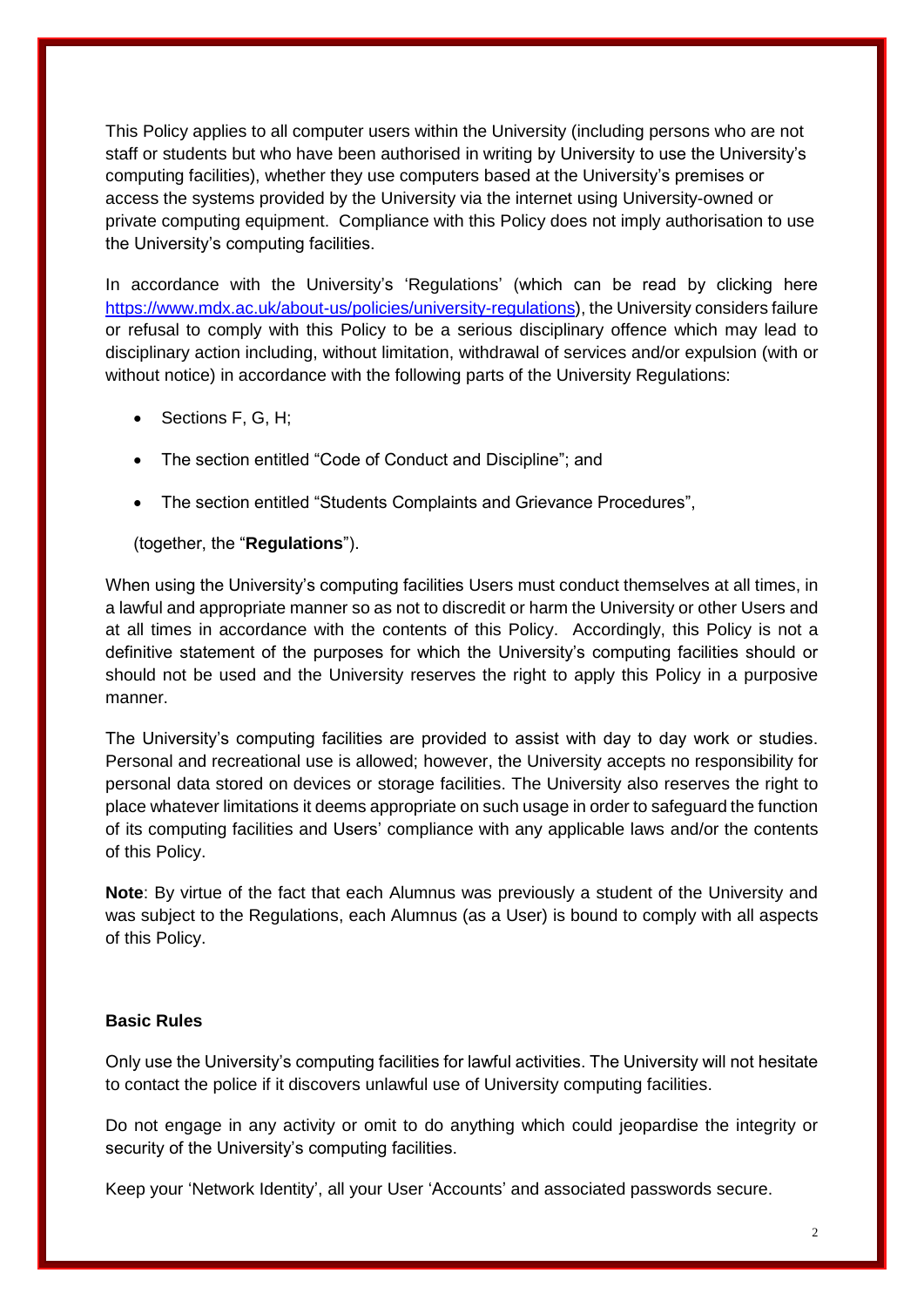Do not share your own or use someone else's 'Network Identity' and User Account.

Do not use, or permit others to use, the University's computing network for any commercial use, nor for the purposes of endorsing or advertising such activity without the express authority of the University's IT Department, currently known as the Computing and Communications Systems Service ("CCSS").

Do not alter, interfere, add to or remove any physical part of the University's computing facilities or any equipment connected or attached to the University's computing facilities without authorisation. Data points provided for Users are designed to support one computer only and the unauthorised connection of hubs and switches to data points is forbidden.

Do not access material, or attempt to access material, that you do not have permission to access.

Do not bypass the login procedure.

Do not deny (or do anything which has the effect of denying) another Users' legitimate access to the University's computing facilities.

Do not connect any server, modem, wireless routers and hubs or network routers / switches / hubs to the University's computer network, or other similar transmitting device that operates on a wireless frequency without prior written agreement from CCSS.

Do not make, store or transmit unlicensed copies of any trade mark or copyrighted work (including software and media files).

Do not send unsolicited bulk email messages, chain mail or spam.

Do not deliberately or recklessly undertake activities which may result in any of the following:-

- The waste of staff effort or network resources, including time on any system accessible via the University network
- The corruption or disruption of other User's data
- The violation of the privacy of other Users
- The disruption of the work of other Users
- The introduction or transmission of a virus into the network

## **Unauthorised Use of the Internet**

Do not, other than for ethically cleared, properly approved and lawful research purposes (as set out below) visit, view, store, download, transmit, display, print or distribute any material relating to:

- Sex or pornography;
- Lewd or obscene material of any nature or other material which may be likely to cause offence to another person;
- Terrorism or cults;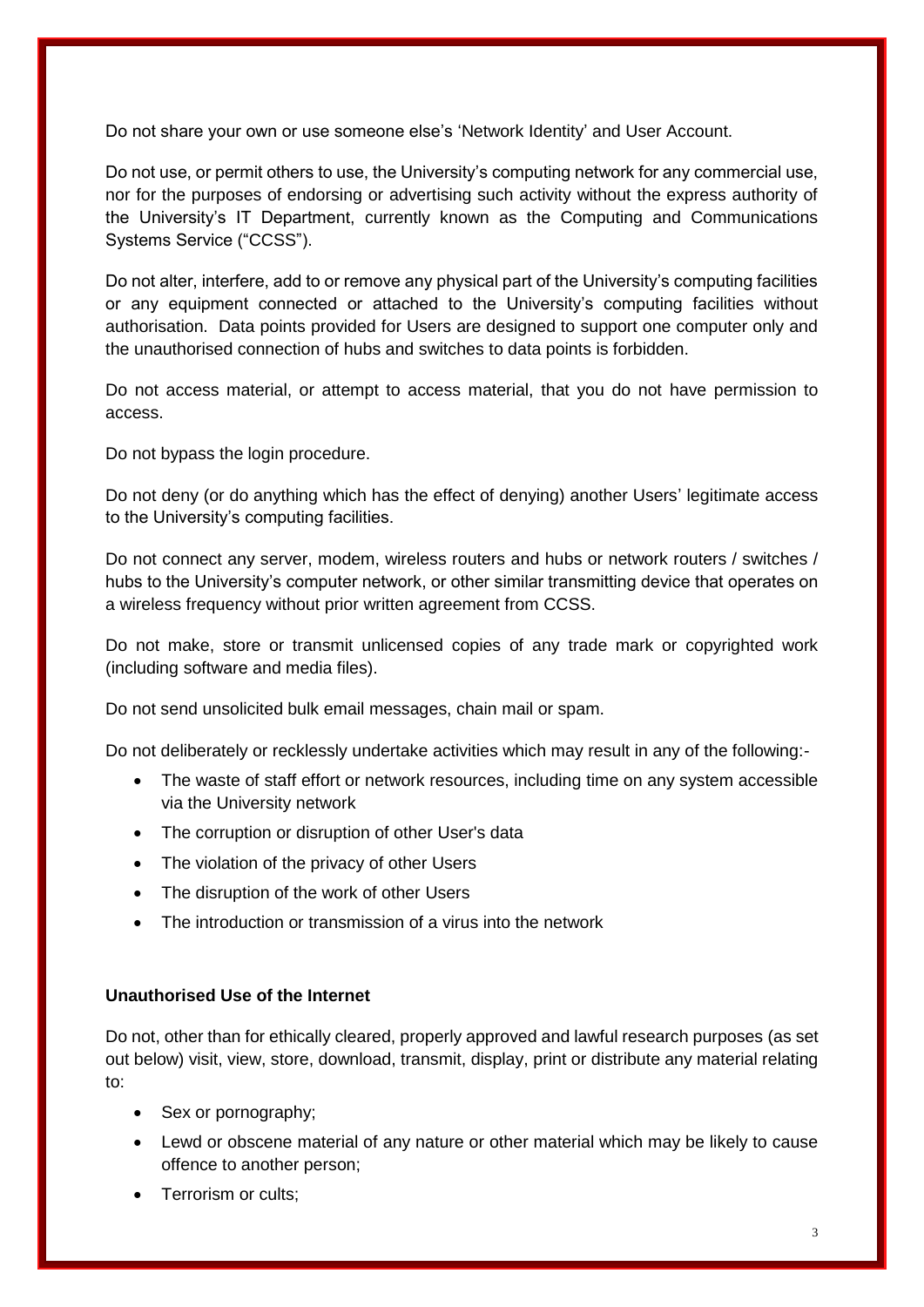• Hate sites (racial or other).

Users seeking authorisation should obtain prior written approval from the appropriate Module Leader or Project Supervisor, and also the Dean of School (and this approval needs to be reconfirmed in writing every 6 months). In addition, Users should not intentionally do anything which enables others to visit, view, download transmit, display, or distribute any material relating to the items listed above.

Do not attempt to gain unauthorised access to any facility or service within or outside the University, or make any attempt to disrupt or impair such a service.

Do not set up or use hardware, or software, on the University's own internal network (and not, for the avoidance of doubt, JANET) for the purpose of sniffing, hacking, network scanning or keyboard logging without prior written authorization.

Do not alter or interfere with data, programs, files, electronic mail or other computer material which you do not have the right to alter.

## **News and Community Groups, Web Sites, Wikis, Blogs:**

Do not post or present information in such a way as may bring the University into disrepute or otherwise damage the reputation of the University.

Do not express opinions which purport to be the University's view unless you are authorised in writing to express views on behalf of the University.

Do not distribute or share group members user names, email addresses and other personal information with non group members.

The University reserves the right to approve and withdraw approval of any News and Community Group, Web Site, Wiki and Blog.

**In accordance with the Regulations, any transgression or breach of the above restrictions or policies will be deemed as gross misconduct and/or a serious offence which may result in withdrawal of services and/or expulsion following a proper hearing of the case. Users will be held responsible for any claims brought against the University in respect of any legal action to which the University is, or might be, exposed as a result of User's misuse of the University's computing facilities, including reimbursing the University for any financial liability which the University suffers as a result of a User's actions or omissions**. **The University will not hesitate to contact the police if it discovers unlawful use of the University computing facilities.**

#### *Unintentional Access to Inappropriate Internet Sites:*

The University accepts that mistakes can be made due to unintended responses of search engines, unclear hypertext links, misleading advertisements and typing errors taking Users to inappropriate web pages.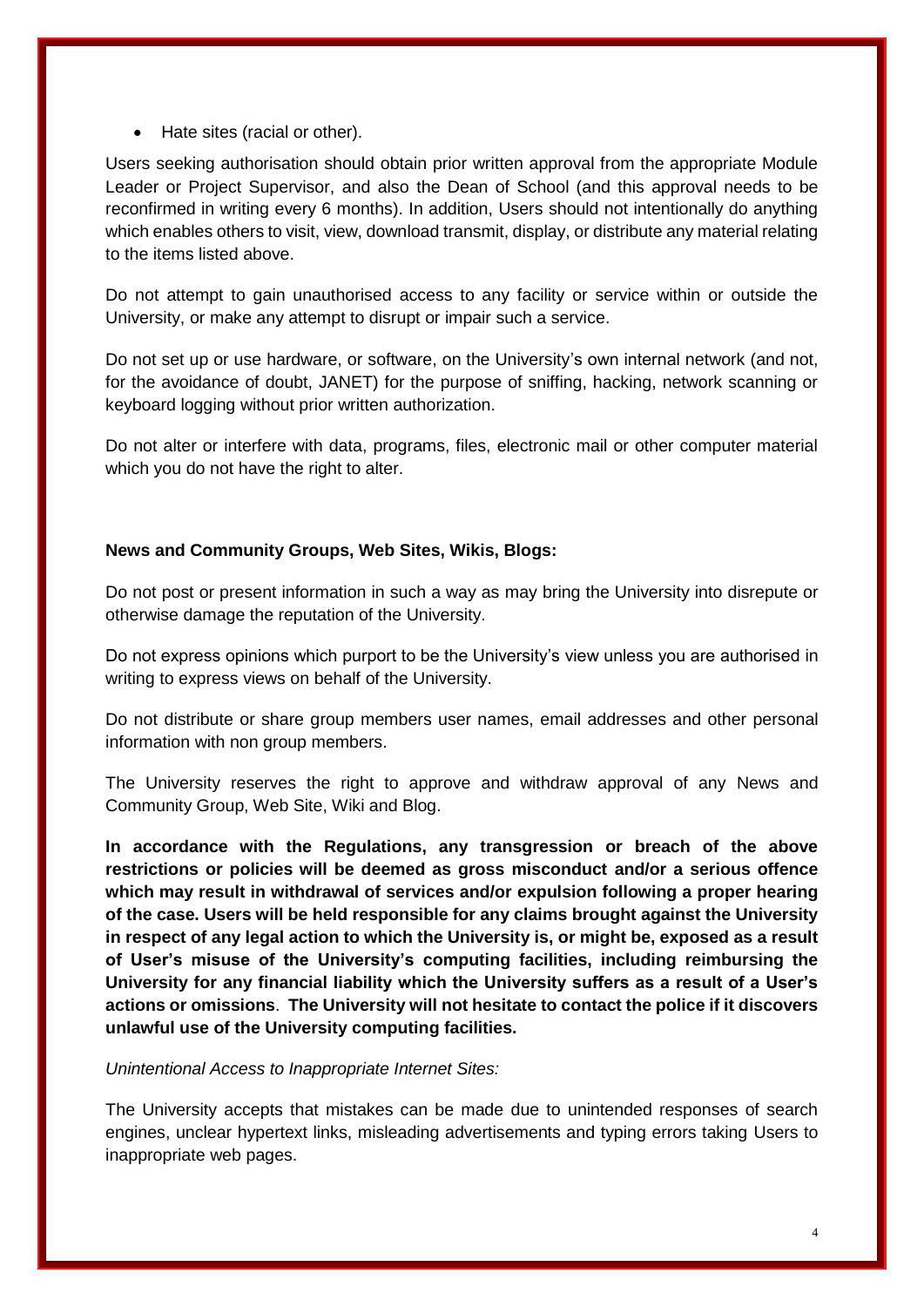#### **Email**

The University encourages Users to use email as a prompt and effective method of communication.

Email services are provided to Users through the use of Microsoft's Facilities.

Users must act responsibly and appropriately when using the University's computing facilities to send email**,** whether internally or externally using the Internet.

No User should send email that contains material that the University considers or might reasonably be considered by the recipient as offensive, (including without limitation bullying, harassing, discriminatory, pornographic, homophobic, excessively violent, obscene, blasphemous, seditious, incite racial hatred), defamatory or in any way break any law relating to published material or which contains any malicious code; for example a virus. If you receive an email containing any such material, and you are concerned about this you should contact Unihelp.

Users must not send email which might bring the University into disrepute or purport to be the view(s) of the University unless the User is authorised in writing to express views on behalf of the University.

The University and the University on behalf of its externally hosted providers, including Microsoft, reserves the right to automatically delete emails which are found to contain viruses or constitute a data security breach (e.g. contain sensitive and or authentication cardholder data). The University endeavours to protect Users from offensive emails through the operation of 'Anti Spam filters' (as part of the Microsoft Facilities) PROVIDED THAT in addition, Users endeavour to reduce the amount of offensive material they receive by the configuration of their email setup to screen out and delete unwanted emails.

Users hereby agree that emails generated by, or stored on, the University's computers or the University's externally hosted computers (including Microsoft Facilities) may be subject to disclosure under the Freedom of Information Act and Data Protection Act as well as potentially disclosable and admissible in evidence, in a dispute.

#### **Legitimate Use**

There may be circumstances where a User feels that the nature of their work or studies means they have a legitimate reason for accessing and/or using material prohibited under this Policy. In this circumstance the User must discuss this with the relevant Faculty/School Leadership Office in advance as to the precise reasons for such access and use and no such access and/or use may be undertaken without the express written approval of the Faculty/School Leadership Office. If the Faculty / School Leadership Office is in doubt they must contact CCSS for advice.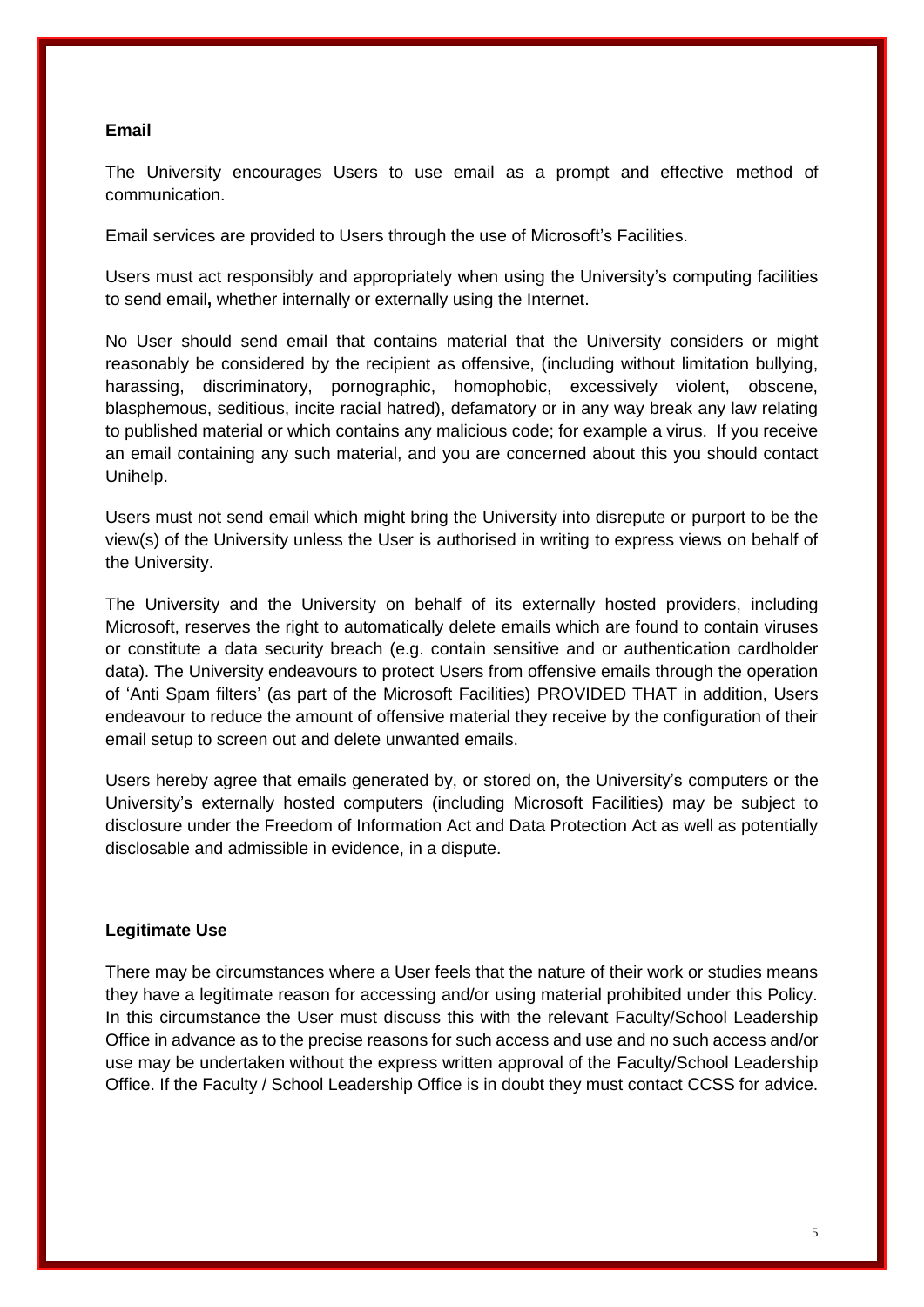## **Software**

## *Unauthorised Software:*

The University will take disciplinary action against any User who acquires, uses or distributes unauthorised copies of any software using the University's computing facilities.

## *Introducing Software:*

Users are prohibited from using any software on the University's computing facilities which the User and/or the University is not licensed to use.

## *Educational Use Licences:*

The University licenses computer software from a variety of outside sources and many software packages are licensed only for educational use. The University does not own this software or related documentation and, unless authorised by the software owner, does not have the right to reproduce it. The software used on the local area network or multiple/individual machines may only be used in accordance with the relevant licence agreement and in no circumstances for any commercial use without the express authorisation of CCSS.

## *CHEST Software:*

Software supplied by CHEST (Combined Higher Education Software Team) is subject to the CHEST Code of Conduct for the Use of Software and Datasets. Users are bound by that Code of Conduct, which should be read by clicking here https://www.chest.ac.uk/Chest-Agreements/about-our-licences/user-obligations

## *Distribution of Software:*

Users are prohibited from using the University's computing facilities to distribute software unless (and not without the University's express written approval) it is directly associated with the University's business and where such distribution does not contravene any other part of this Policy.

#### *Suspected Misuse:*

Users should immediately notify CCSS of any misuse or suspected misuse of software or associated documentation.

## **Online Plagiarism and Online Purchasing of Assignments**

The University is aware of online plagiarism and that sites exist where it is possible to purchase assignments. Users hereby acknowledge and agree that the University actively monitors Internet use and submitted assignments for evidence of plagiarism. Any abuse or evidence of plagiarism is considered to be a serious offence, and will be dealt with under the academic misconduct procedures in section F of the Regulations.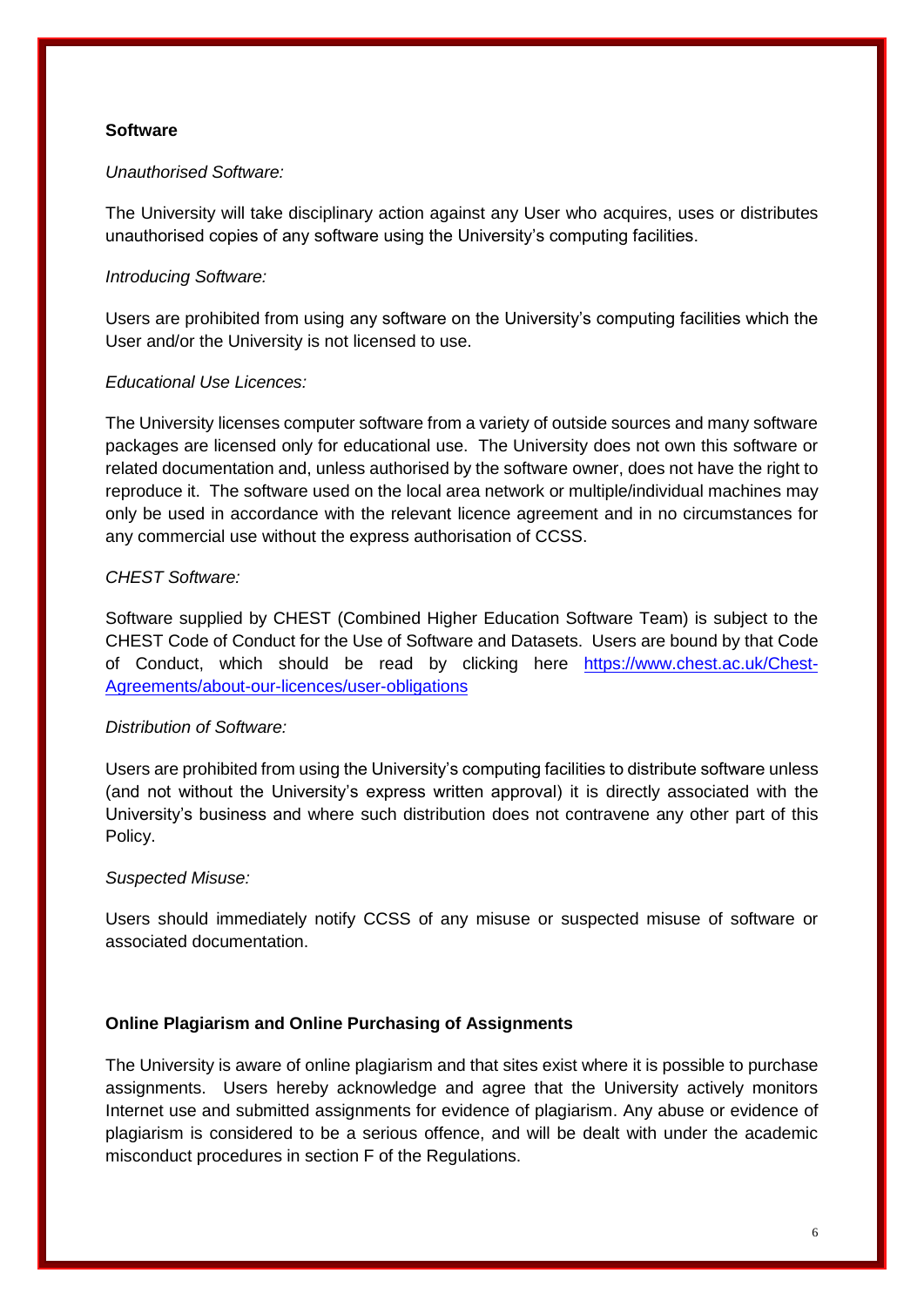#### **Security and Viruses**

It is each User's responsibility to log off from the system when leaving the computer being used to avoid inadvertent security breaches.

Users must not disclose (including by sending via or placing on the Internet) any material, which incites or encourages or enables others to gain unauthorised access to the University's computer facilities.

It is vital that all Users take all necessary steps to safeguard the University's computer facilities from viruses. Accordingly, all Users using personal computers on JANET must ensure that anti virus software is installed on their desktop / laptop computer and kept up to date and that any unsolicited documents or attachments received are deleted immediately.

#### **Offensive or Defamatory Material**

Emails and the Internet are considered to be a form of publication and therefore the use of the Internet, email and the making available of any information online, must not be offensive, (including without limitation bullying, harassing, discriminatory, pornographic, homophobic, excessively violent, obscene, blasphemous, seditious, incite racial hatred), defamatory or in any way break any law relating to published material. Misuse of email or inappropriate use of the Internet by viewing, accessing, transmitting or downloading any such offensive information will amount to a serious offence and/or gross misconduct pursuant to the Regulations and may result in withdrawal of services, expulsion or any other penalties as set forth in the Regulations,.

Words and pictures produced on the Internet are capable of being defamatory if, for instance, they are untrue, ridicule a person and as a result damage that person's reputation. For these purposes, as well as any individuals, a "person" may include the University or another institution. You must not create or transmit any statement which may be offensive or defamatory in the course of using the Internet or the University's computing facilities whether in emails or otherwise. As well as you being personally exposed to potential legal action for defamation, the University and JANET as the 'Internet Service Provider' would also be held liable.

#### **Obscenity**

It is a criminal offence to publish or distribute obscene material or to display indecent material in public. The Internet or any computer 'message boards' qualify as a public place. The accessing or sending of obscene or indecent material using the University's computing facilities is strictly forbidden and in accordance with the Regulations may result in withdrawal of services or expulsion.

## **Discrimination and Harassment**

The University does not tolerate discrimination or harassment in any form whatsoever. This principle extends to any information distributed on the University's computing facilities or via the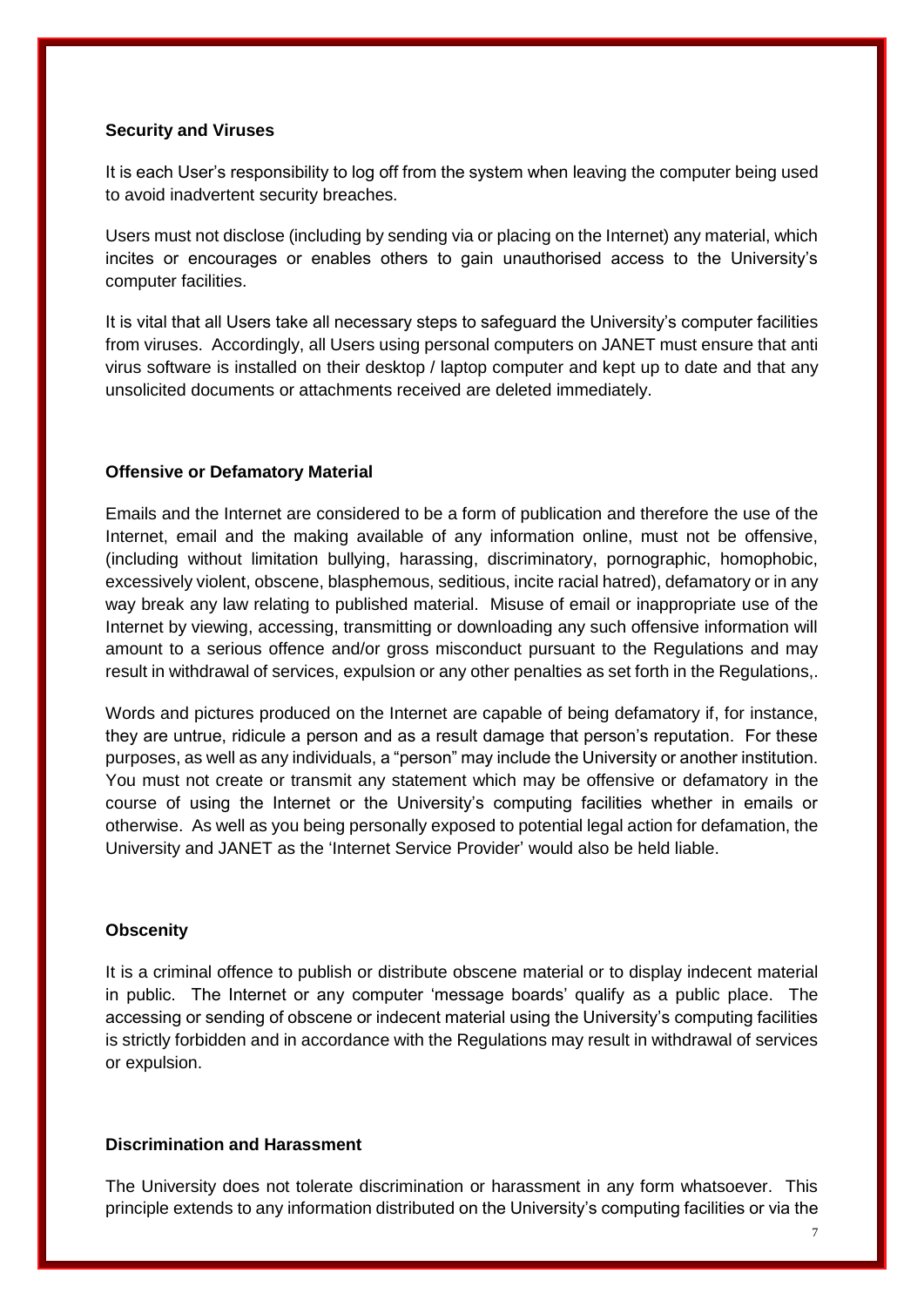Internet. Users should not view, use or distribute any material which discriminates or encourages discrimination or harassment on racial or ethnic grounds or on grounds of gender, sexual orientation, gender reassignment, marital status, age, ethnic origin, colour, nationality, race, religion, belief or disability.

#### **Data Protection**

Any work involving processing, storing or recording personal data (information on an identifiable living individual) is governed by the Data Protection Act 2018. It is the User's responsibility to ensure that personal data is collected and used in accordance with the Act. Further information can be obtained from the University's Data Protection Policy. If you believe that your work involves the processing, storing or recording of personal data Users must first obtain confirmation from the Data Protection Officer that consent to such processing, storage or recording has been obtained.

#### **Monitoring**

The University reserves the right without notice to monitor Users' use of the University's computing facilities and to access data held on the University's computing facilities for justifiable business purposes and in order to perform various legal obligations including:

- where it is suspected that a User is misusing the University's computing facilities;
- to investigate misuse of the University's computing facilities;
- where the University has received a request from an authorised external party to monitor a User's use of the University's computing facilities;
- to prevent or detect crime (including 'hacking');
- to prevent or detect data security breaches;
- to resolve system performance problems which may otherwise damage the computing services provided to other University users; or
- to intercept emails for operational purposes, such as protecting against viruses and making routine interceptions such as forwarding emails to correct destinations.

The University reserves the right to automatically block certain network protocols and sites in order to minimise the risk of viruses, hacking, network scanning and other inappropriate file transfer activities.

The University maintains logs of user and network activity which may be used in investigations of breaches of University computing regulations, performance monitoring or provision of statistical reports.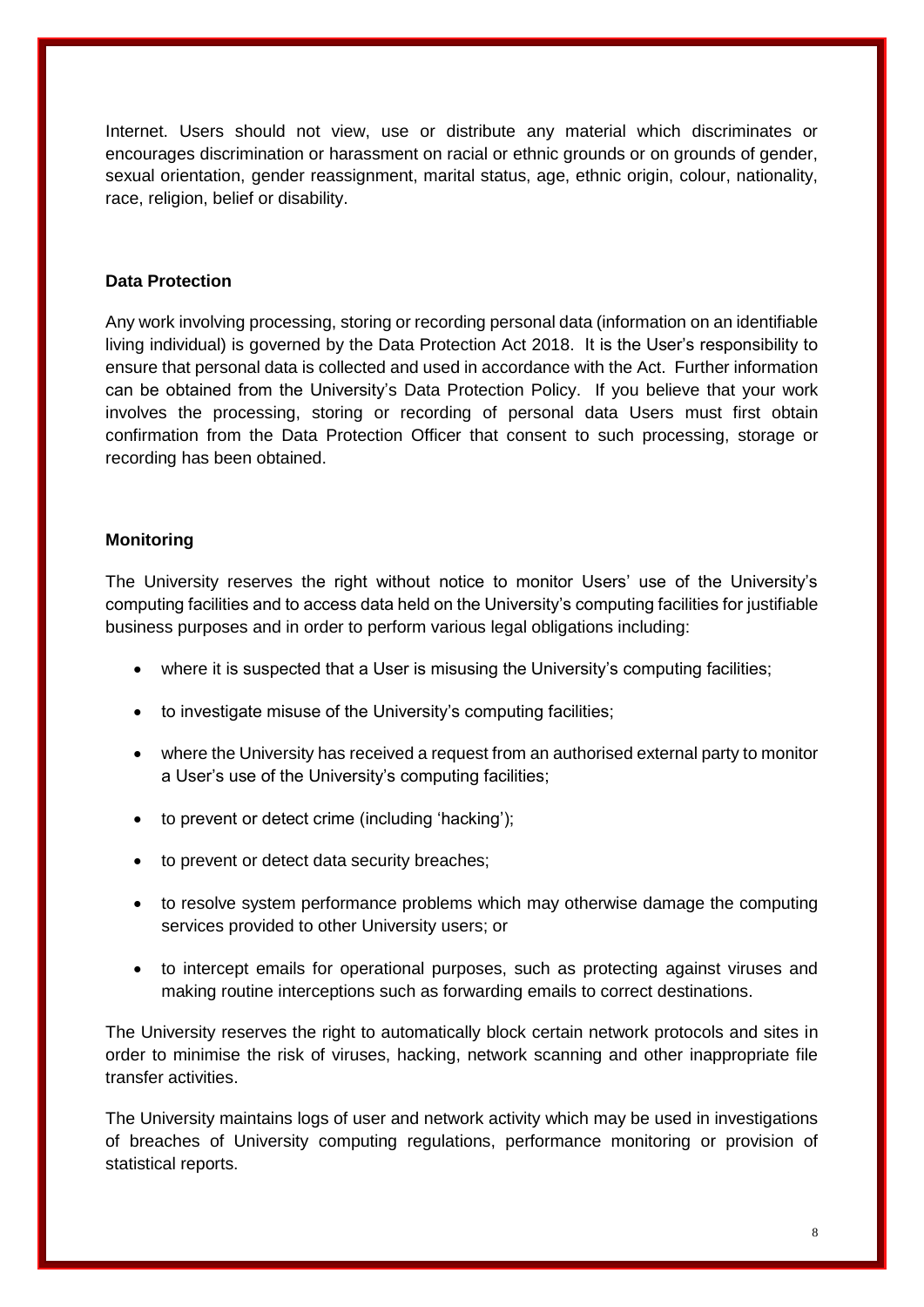The University has a statutory duty under Section 26(1) of the Counter-Terrorism and Security Act 2015 ("the Act") when exercising its functions, to have due regard to the need to prevent people from being drawn into terrorism. The University may impose filtering and/or monitoring as required in its view, to support this duty.

Users should be aware that the CCSS has adopted a formal Investigations Procedure which will be instigated where the University reasonably suspects misuse of the facilities or breach of this Policy.

The University reserves the right to make and keep copies of emails and data documenting use of email and/or the Internet systems, for the purposes set out above.

Users hereby acknowledge and agree that the University has the right to retain copies or delete copies of any data stored on the system so as to comply with the University's statutory obligations or, at its own discretion, in accordance with the legitimate purposes stated above.

In using the University's computing facilities, Users implicitly accept this Policy. Consequently Users agree to their activities being monitored in the circumstances given above.

## **Availability**

Users acknowledge that the University's computing facilities may not be available for 24 hours 7 days a week. The University retains the right to limit or prevent access to the University's computing facilities for the purposes of carrying out planned or unplanned maintenance, virus monitoring and/or clean up or investigation. Except where the University cannot exclude or limit its liability as a matter of law, the University shall have no liability to any User in connection with the non-availability of the University's computing facilities howsoever arising, including in negligence.

#### **Liability for Misuse and Disciplinary Action**

#### *Civil and Criminal Liability:*

Users and the University are potentially at risk for a range of civil and criminal liability arising from misuse of the University's computing facilities. Legal liability can arise from:

- defamation under the **Defamation Act 2013**;
- copyright infringement under the **Copyright, Designs and Patent Act 1988**;
- breach of confidence;
- negligent virus transmission;
- breach of the **Computer Misuse Act 1990 and the Police and Justice Act 2006**;
- breach of the **Obscene Publications Acts of 1959** and **1964**, the **Protection of**